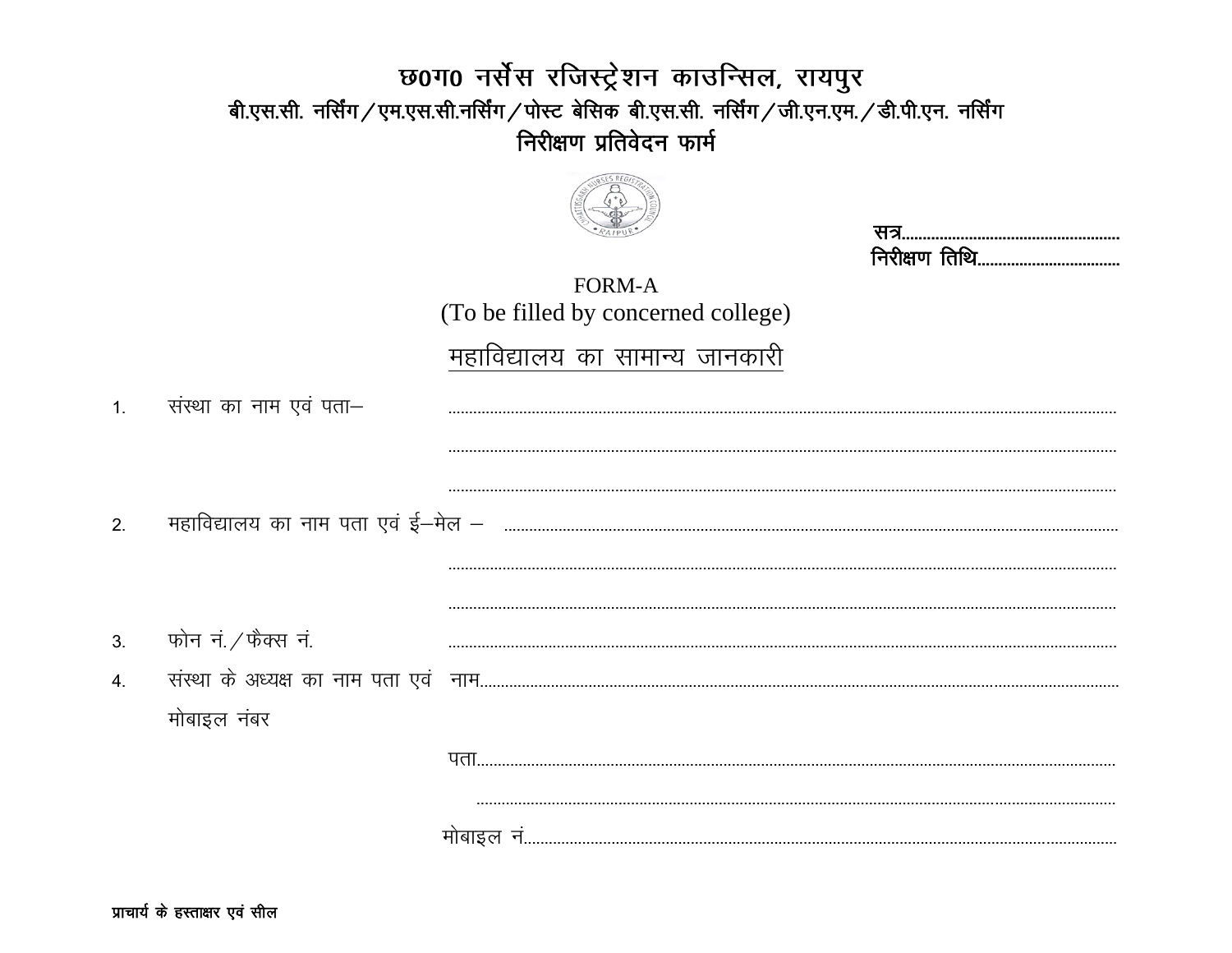| 5 <sub>1</sub> | संस्था के अन्य पदाधिकारियों का नाम |  |
|----------------|------------------------------------|--|
|                | पद एवं मोबाइल नंबर                 |  |
|                |                                    |  |
|                |                                    |  |
|                |                                    |  |
|                |                                    |  |
|                |                                    |  |
|                |                                    |  |
|                |                                    |  |
|                |                                    |  |
| 6.             | संस्था के संचालन समिति का नाम      |  |
|                | एवं पंजीयन क्रमांक                 |  |
| 7.             | आई.एन.सी. / शासन की अनापत्ति /     |  |
|                | आयुष वि.वि. की संबंद्धता $/$       |  |
|                | छ.ग. नर्सिंग काउंसिल की अनुमति     |  |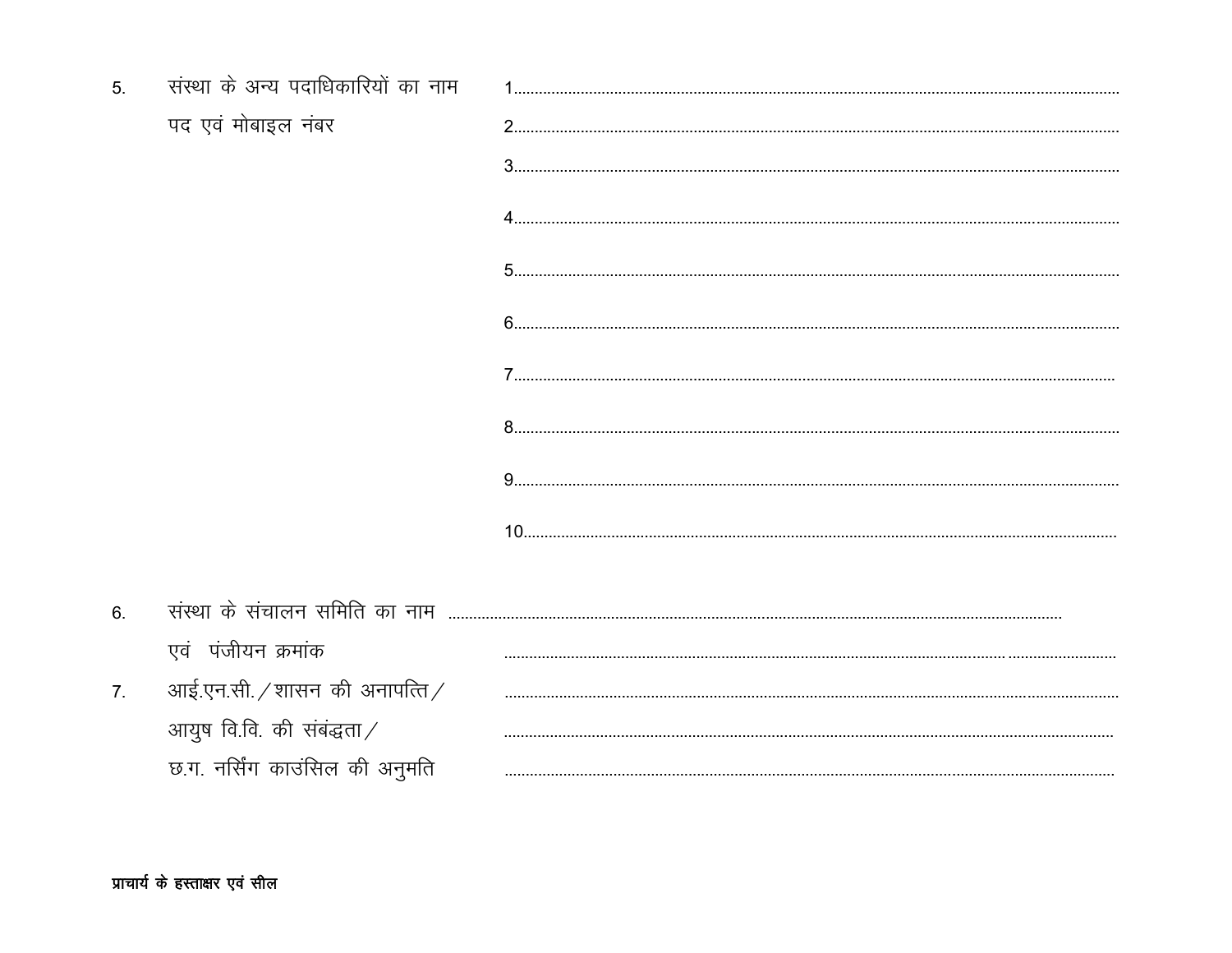# <u>महाविद्यालय की सम्पति एवं भवन की जानकारी</u>

|                                                                                                                                                                   |               | नियामक ईकाई का मापदंड महाविद्यालयों में उपलब्ध सुविधा | कमियाँ | निरीक्षण समिति द्वारा<br>सत्यापित |
|-------------------------------------------------------------------------------------------------------------------------------------------------------------------|---------------|-------------------------------------------------------|--------|-----------------------------------|
| 1. भूमि–                                                                                                                                                          |               |                                                       |        |                                   |
| (1) कुल भूमि एकड़ में.                                                                                                                                            | 3 एकड़        |                                                       |        |                                   |
| (2) भूमि का खसरा नंबर                                                                                                                                             |               |                                                       |        |                                   |
| (3) भूमि रिथत<br>गांव / <b>शहर</b> का नाम                                                                                                                         |               |                                                       |        |                                   |
| 2. महाविद्यालय भवन<br>का क्षेत्रफल                                                                                                                                | 23720 वर्गफीट |                                                       |        |                                   |
| 3. महाविद्यालय में कुल<br>कमरों की संख्या                                                                                                                         |               | .<br>                                                 |        |                                   |
| 4. महाविद्यालया में प्रत्येक<br>कमरों का क्षेत्रफल                                                                                                                | 1080 वर्गफीट  |                                                       |        |                                   |
| 5. महाविद्यालय भवन स्वयं<br>का/किराया का या अन्य<br>प्रकार का $/$ किराया का भवन<br>होने की स्थिति में INC द्वारा<br>निर्धारित दण्ड का भुगतान<br>किया गया या नहीं। |               |                                                       |        |                                   |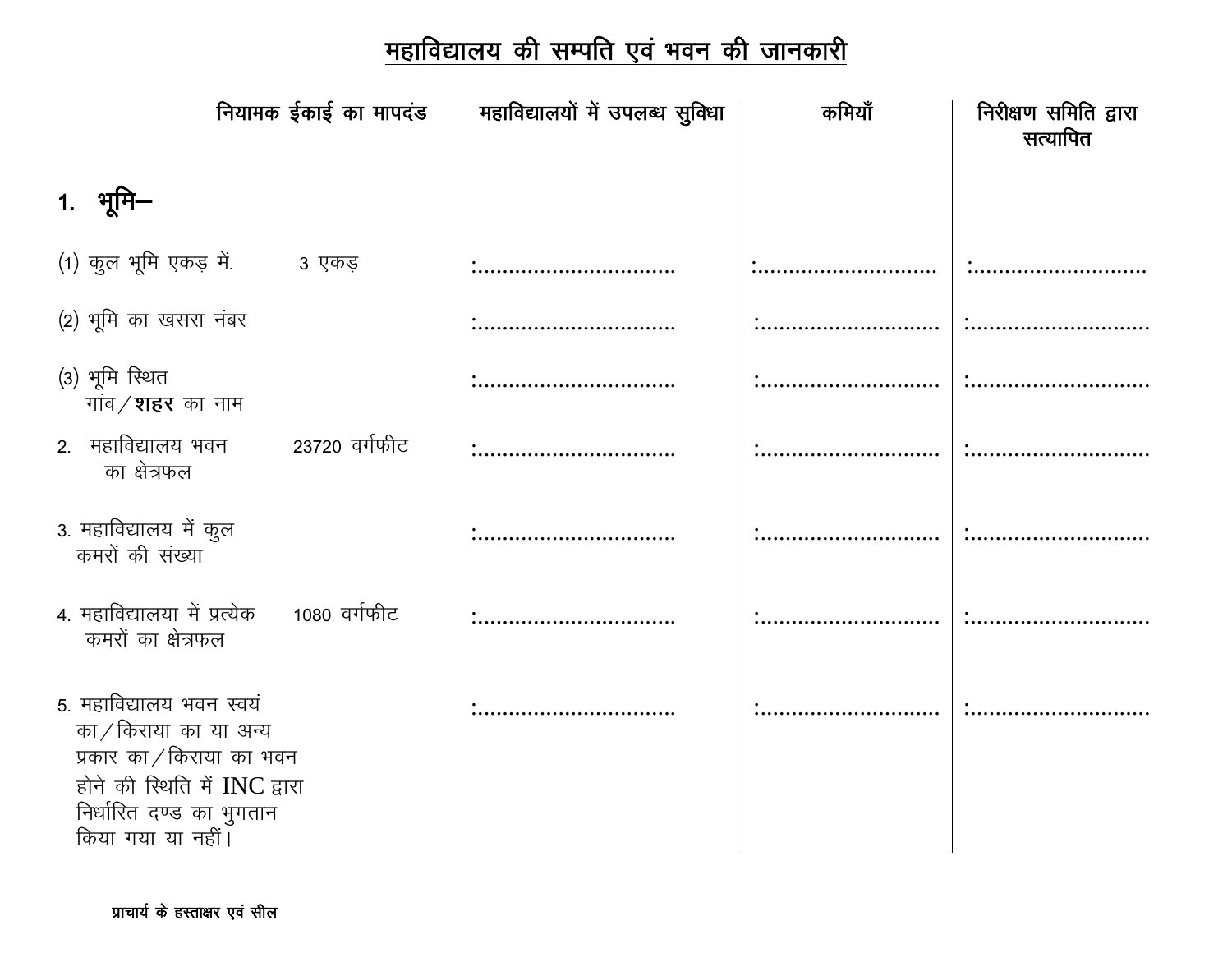| नियामक ईकाई का मापदंड                                                                                                                                                                                    | महाविद्यालयों में उपलब्ध सुविधा | कमियाँ | निरीक्षण समिति द्वारा<br>सत्यापित |
|----------------------------------------------------------------------------------------------------------------------------------------------------------------------------------------------------------|---------------------------------|--------|-----------------------------------|
| 6. महाविद्यालय में अन्य<br>सुविधा                                                                                                                                                                        |                                 |        |                                   |
| 1. खेल का मैदान (छात्र संख्या संपूर्ण संचालित<br>कोर्स के अनुरूप)                                                                                                                                        |                                 |        |                                   |
| 2. टॉयलेट (Male & Female) (छात्र संख्या संपूर्ण<br>संचालित कोर्स के अनुरूप)                                                                                                                              | .<br>                           |        |                                   |
| 7. महाविद्यालय में संचालित<br>पाठ्यक्रमों की जानकारी<br>(सीट संख्या सहित)                                                                                                                                |                                 |        |                                   |
| 8. महाविद्यालय भवन में<br>कोई अन्य कॉलेज या<br>स्कूल संचालित हो तो<br>उसकी जानकारी                                                                                                                       |                                 |        |                                   |
| 9. महाविद्यालय में<br>प्रयोगशाला एवं<br>उपकरणों की जानकारी                                                                                                                                               |                                 |        |                                   |
| 1. प्रयोगशाला<br><b>Fundamental of Nursing</b><br>Lab, Nutrition Lab,<br><b>Community Health Nursing</b><br>Lab, Maternity & Child<br><b>Health Nursing Anatomy</b><br>& Physiology Lab,<br>Computer Lab |                                 |        |                                   |
| 2. उपकरणों की<br>जानकारी                                                                                                                                                                                 |                                 |        |                                   |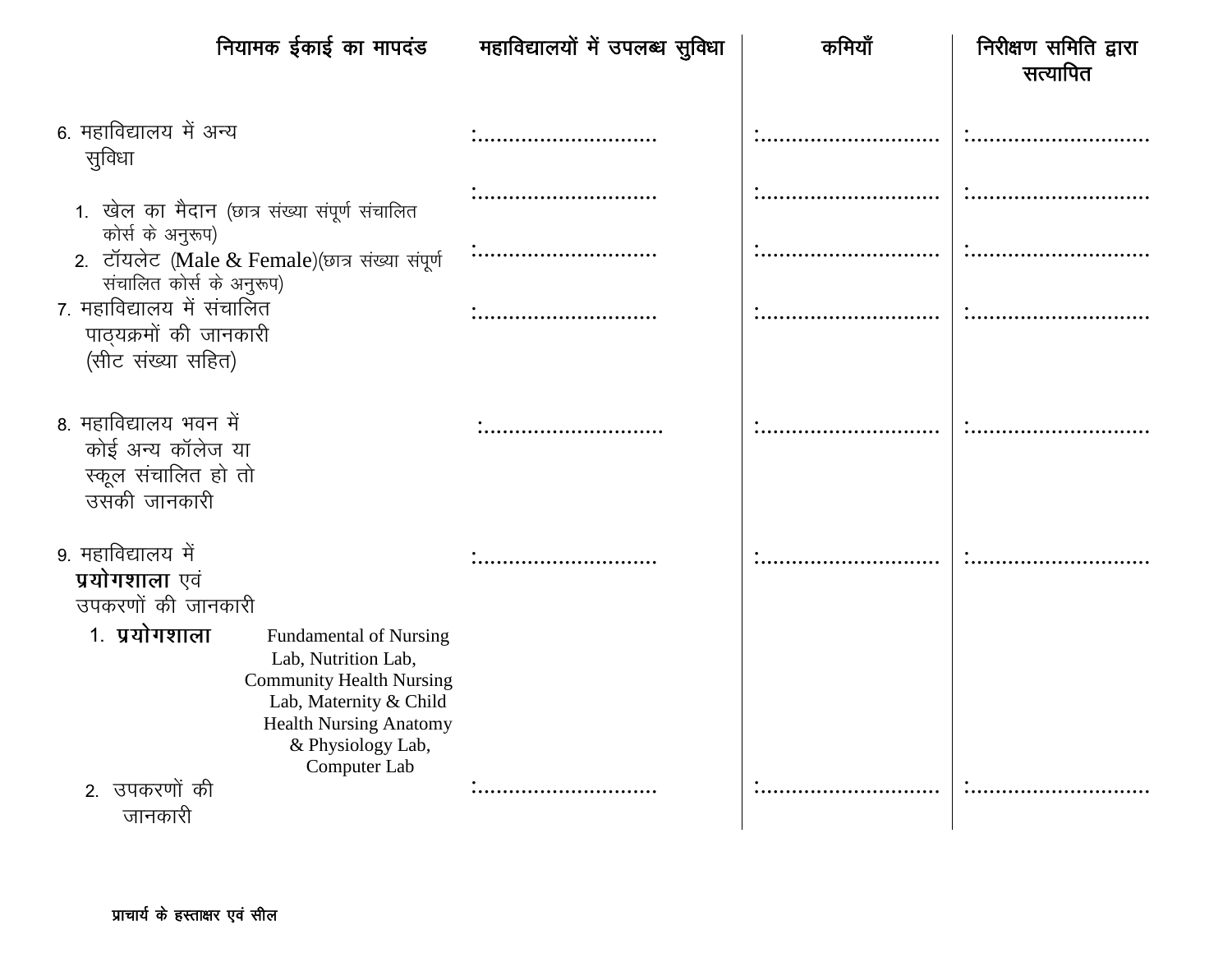### ग्रंथालय की जानकारी

| नियामक ईकाई का मापदंड                                                                                   | महाविद्यालयों में उपलब्ध<br>सुविधा | कमियाँ | निरीक्षण समिति द्वारा<br>सत्यापित |
|---------------------------------------------------------------------------------------------------------|------------------------------------|--------|-----------------------------------|
| 1. ग्रंथपाल का नाम एवं<br>मोबाईल नं.                                                                    |                                    |        |                                   |
| 2. ग्रंथपाल की योग्यता                                                                                  |                                    |        |                                   |
| 3. ग्रंथपाल में उपलब्ध 4 वर्षों के लिए 3000पुस्तक :<br>पुस्तकों की संख्या                               |                                    |        |                                   |
| 4. ग्रंथालय में उपलब्ध पत्र<br>$/$ पत्रिकाओं की संख्या                                                  |                                    |        |                                   |
|                                                                                                         | छात्रावास की जानकारी               |        |                                   |
| सिंगल रूम, डबल रूम, सेनेटरी,<br>1. छात्रावास<br>रीडिंग रूम, किचन एण्ड स्टोर,<br>डायनिंग हॉल, विजिटर रूम |                                    |        |                                   |
| 2. छात्रावास से<br>15 – 30 किलोमीटर<br>महाविद्यालय की दूरी                                              |                                    |        |                                   |
| 3. छात्रावास का क्षेत्रफल 30750 वर्गफीट                                                                 |                                    |        |                                   |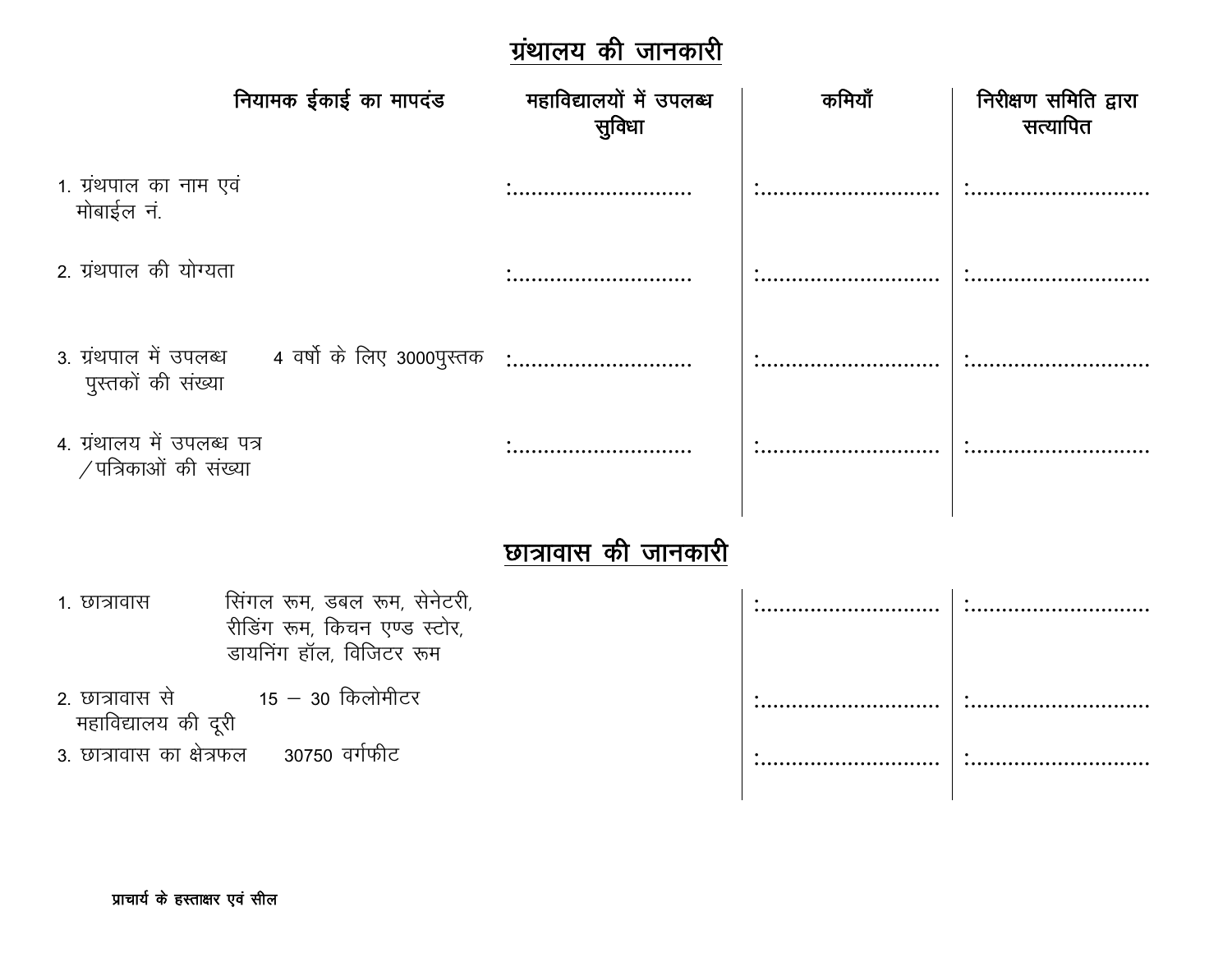## शेक्षणिक स्टॉफ की जानकारी

|              | (For example for 40 students intake minimum number of teacher required is 17 including       |                  |                  |                  |
|--------------|----------------------------------------------------------------------------------------------|------------------|------------------|------------------|
|              | Principal. The Strength of tutors will be 10, and 6 will be as per Sr. No. 02 to 05)         |                  |                  |                  |
| $S.N-$       | Designation<br>(B.Sc. (N) Students Intake) $40 -60$                                          |                  | $61 - 100$       |                  |
| $\mathbf{1}$ | Professor cum Principal                                                                      | 1                | 1                |                  |
| 2.           | Professor cum vice-Principal                                                                 | 1                | 1                |                  |
| 3.           | Professor                                                                                    | $\boldsymbol{0}$ | 1                |                  |
| 4.           | <b>Associate Professor</b>                                                                   | $\overline{2}$   | 4                |                  |
| 5.           | <b>Assistant Professor</b>                                                                   | $\overline{3}$   | 6                |                  |
| 6.           | Tutor                                                                                        | $10-18$          |                  | $19 - 28$        |
| $S.N-$       | Designation (P.B.B.Sc. (N) Students Intake) B.Sc. (N)                                        |                  | P.B.BSc.(N)      |                  |
|              |                                                                                              | $40 - 60$        | $20 - 60$        |                  |
| $\mathbf{1}$ | Professor cum Principal                                                                      | 1                | $\Omega$         |                  |
| 2.           | Professor cum vice-Principal                                                                 | 1                | $\Omega$         |                  |
| 3.           | Professor                                                                                    | $\overline{0}$   | $\theta$         |                  |
| 4.           | <b>Associate Professor</b>                                                                   | $\overline{2}$   | $\theta$         |                  |
| 5.           | <b>Assistant Professor</b>                                                                   | $\overline{3}$   | $\overline{2}$   |                  |
| 6.           | Tutor                                                                                        | $10-18$          | $2 - 10$         |                  |
| $S.N-$       | Designation - (M.Sc. (N) Students Intake) B.Sc. (N)                                          |                  | P.B.BSc.(N)      | M.Sc. (N)        |
|              |                                                                                              | $40 - 60$        | $20 - 60$        | $10 - 25$        |
| $\mathbf 1$  | Professor cum Principal                                                                      | 1                | $\boldsymbol{0}$ | $\theta$         |
| 2.           | Professor cum vice-Principal                                                                 | 1                | $\overline{0}$   | $\boldsymbol{0}$ |
| 3.           | Professor                                                                                    | $\theta$         | $\theta$         | $\mathbf{1}$     |
| 4.           | <b>Associate Professor</b>                                                                   | $\mathfrak{2}$   | $\boldsymbol{0}$ | 1                |
| 5.           | <b>Assistant Professor</b>                                                                   | 3                | $\overline{2}$   | 3                |
| 6.           | Tutor                                                                                        | $10 - 18$        | $2 - 10$         |                  |
| ٠            | 1:10 teacher student ratio for M.Sc. (N) if B.Sc. (N) is also offered by the<br>institutions |                  |                  |                  |

 Candidate having 3 years experience after M.Sc.(N) only will be considered for M.Sc. (N) Programme.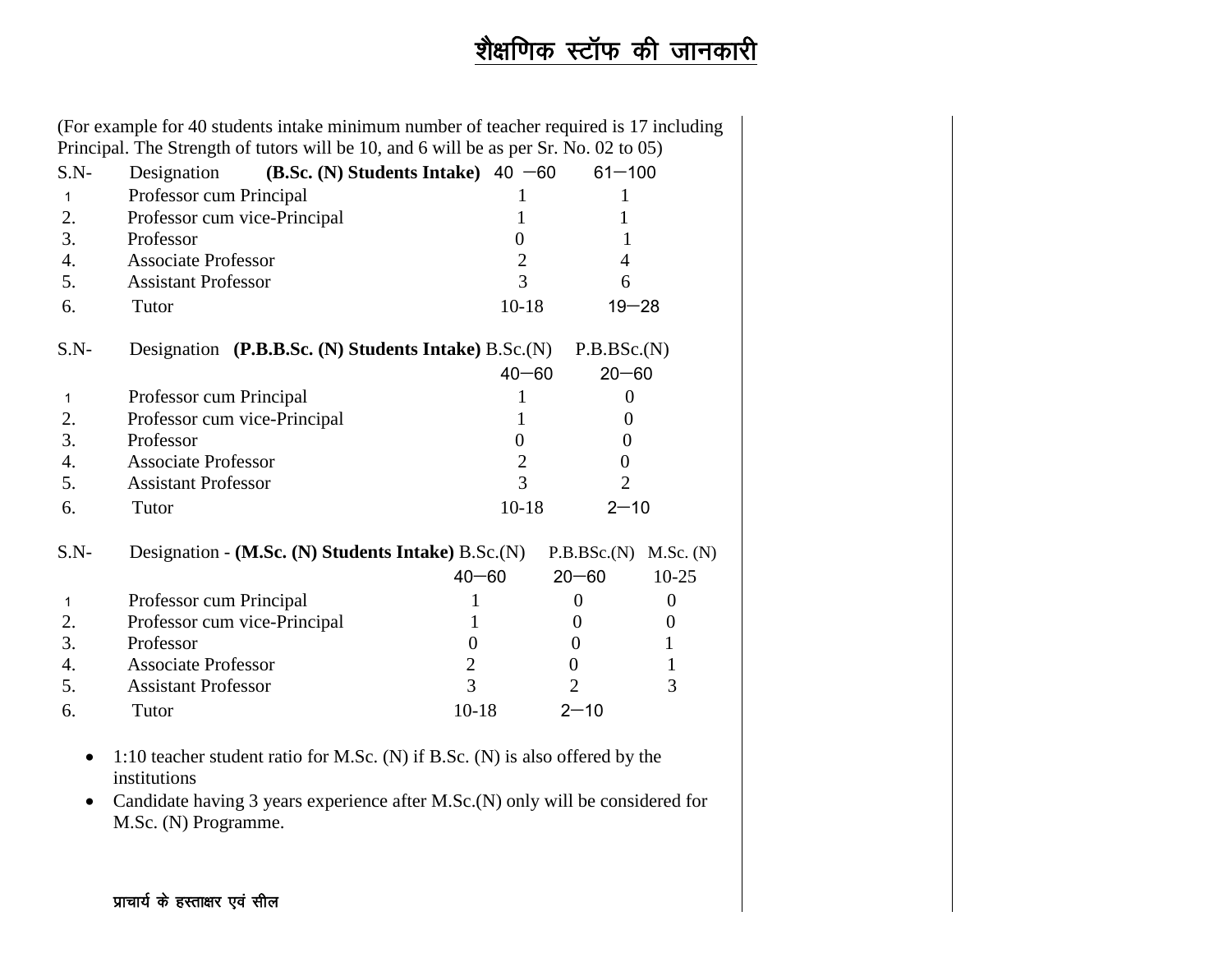| $S.N-$<br>$\mathbf 1$<br>2.<br>3.<br>4.<br>5.<br>6. | Designation - (Students Intake)G.N.M. B.Sc.(N) P.B.BSc.(N) M.Sc. (N)<br>Professor cum Principal<br>Professor cum vice-Principal<br>Professor<br><b>Associate Professor</b><br><b>Assistant Professor</b><br>Tutor | $(20-60)$<br>$\theta$<br>$\mathbf{0}$<br>$\theta$<br>$\overline{0}$<br>$\Omega$<br>$6 - 18$ | $40 - 60$<br>$\overline{0}$<br>$\mathbf{2}$<br>3<br>$10-18$ | $20 - 60$<br>$\theta$<br>$\overline{0}$<br>$\theta$<br>$\theta$<br>$\overline{2}$<br>$2 - 10$ | $10-25$<br>$\theta$<br>$\Omega$<br>3 |  |
|-----------------------------------------------------|-------------------------------------------------------------------------------------------------------------------------------------------------------------------------------------------------------------------|---------------------------------------------------------------------------------------------|-------------------------------------------------------------|-----------------------------------------------------------------------------------------------|--------------------------------------|--|
| $\bullet$<br>$\bullet$                              | 1:10 teacher student ratio for M.Sc. (N) if B.Sc. (N) is also offered by the<br>institutions<br>Candidate having 3 years experience after M.Sc.(N) only will be considered for<br>M.Sc. (N) Programme.            |                                                                                             |                                                             |                                                                                               |                                      |  |
|                                                     | 1. प्राचार्य की नियुक्ति की प्रक्रिया                                                                                                                                                                             |                                                                                             |                                                             |                                                                                               |                                      |  |
|                                                     | प्राचार्य का नाम<br>(3I)                                                                                                                                                                                          |                                                                                             |                                                             |                                                                                               |                                      |  |
|                                                     | मोबाईल नं.<br>(ब)                                                                                                                                                                                                 |                                                                                             |                                                             |                                                                                               |                                      |  |
|                                                     | योग्यता एवं अध्यापन अनुभव<br>(द)                                                                                                                                                                                  |                                                                                             |                                                             |                                                                                               |                                      |  |
|                                                     | 2. उप–प्राचार्य की नियुक्ति की प्रक्रिया                                                                                                                                                                          |                                                                                             |                                                             |                                                                                               |                                      |  |
|                                                     | (अ) उप-प्राचार्य का नाम                                                                                                                                                                                           |                                                                                             |                                                             |                                                                                               |                                      |  |
|                                                     | मोबाईल नं.<br>(ब)                                                                                                                                                                                                 |                                                                                             |                                                             |                                                                                               |                                      |  |
|                                                     | नियुक्ति दिनांक<br>(स)                                                                                                                                                                                            |                                                                                             |                                                             |                                                                                               |                                      |  |
|                                                     | योग्यता एवं अध्यापन अनुभव<br>(द)                                                                                                                                                                                  |                                                                                             |                                                             |                                                                                               |                                      |  |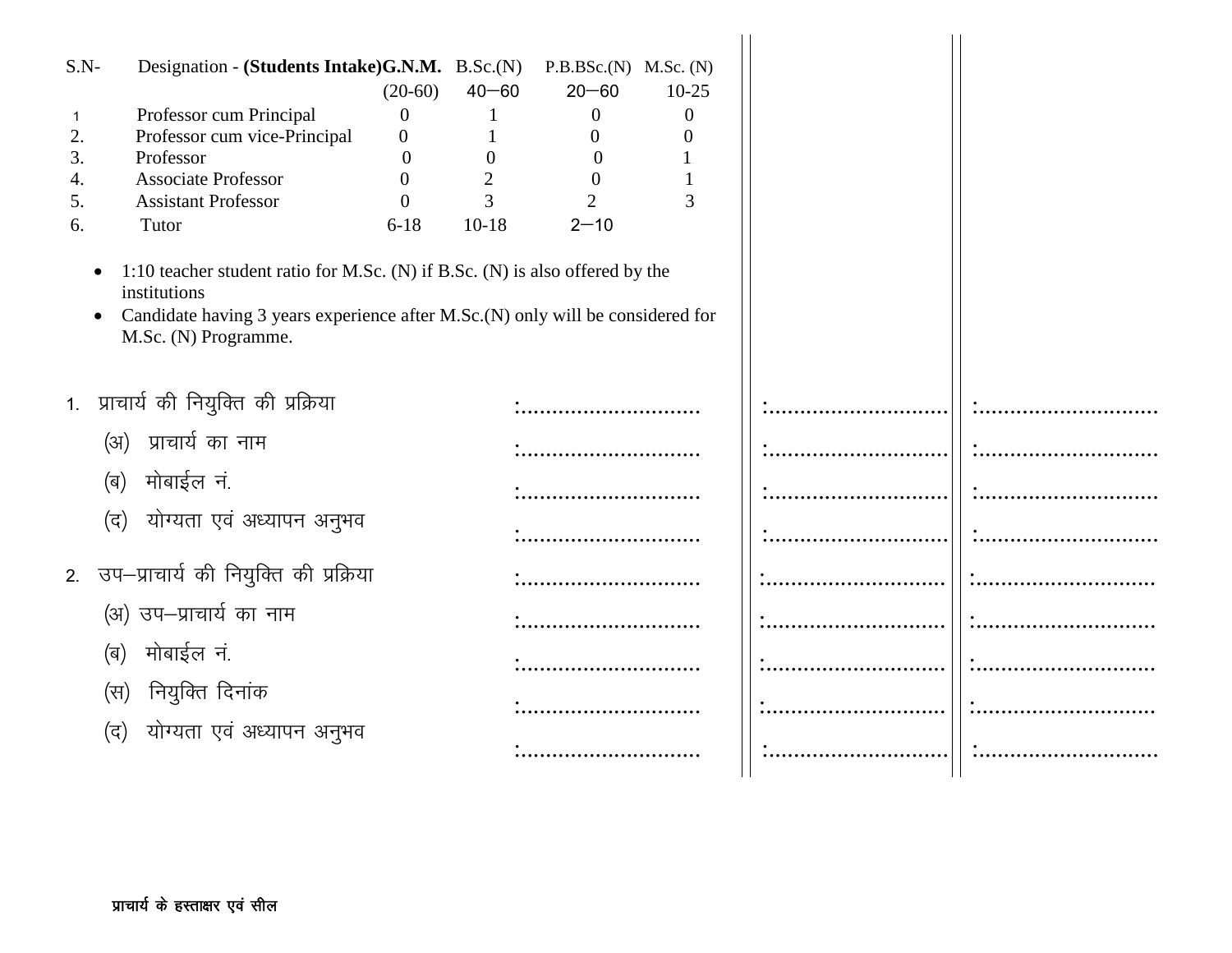|                                                                                              | नियामक ईकाई का मापदंड             | महाविद्यालयों में उपलब्ध | कमियाँ | निरीक्षण समिति द्वारा |
|----------------------------------------------------------------------------------------------|-----------------------------------|--------------------------|--------|-----------------------|
|                                                                                              |                                   | सुविधा                   |        | सत्यापित              |
| 3. प्राध्यापक की नियुक्ति प्रक्रिया                                                          |                                   | .<br>                    |        |                       |
| प्राध्यापक का नाम<br>मोबाईल नं., नियुक्ति                                                    |                                   |                          |        |                       |
| दिनांक, योग्यता एवं                                                                          |                                   |                          |        |                       |
| अध्यापन अनुभव                                                                                |                                   | .<br>                    |        |                       |
| 4. सह—प्राध्यापक की नियुक्ति प्रक्रिया<br>सह–प्राध्यापक का नाम                               |                                   |                          |        |                       |
| मोबाईल नं., नियुक्ति                                                                         |                                   | .<br>                    |        |                       |
| $\mathbf{1}$ .                                                                               | दिनांक, योग्यता एवं अध्यापन अनुभव | .<br>                    |        |                       |
|                                                                                              |                                   | .<br>                    |        |                       |
| 2.<br>5. सहा-प्राध्यापक की नियुक्ति प्रक्रिया<br>मोबाईल नं., नियुक्ति<br>दिनांक, योग्यता एवं |                                   |                          |        |                       |
| अध्यापन अनुभव<br>$\mathbf{1}$ .                                                              |                                   |                          |        |                       |
| 2.                                                                                           |                                   |                          |        |                       |
| 3.                                                                                           |                                   |                          |        |                       |
|                                                                                              |                                   |                          |        |                       |
|                                                                                              |                                   |                          |        |                       |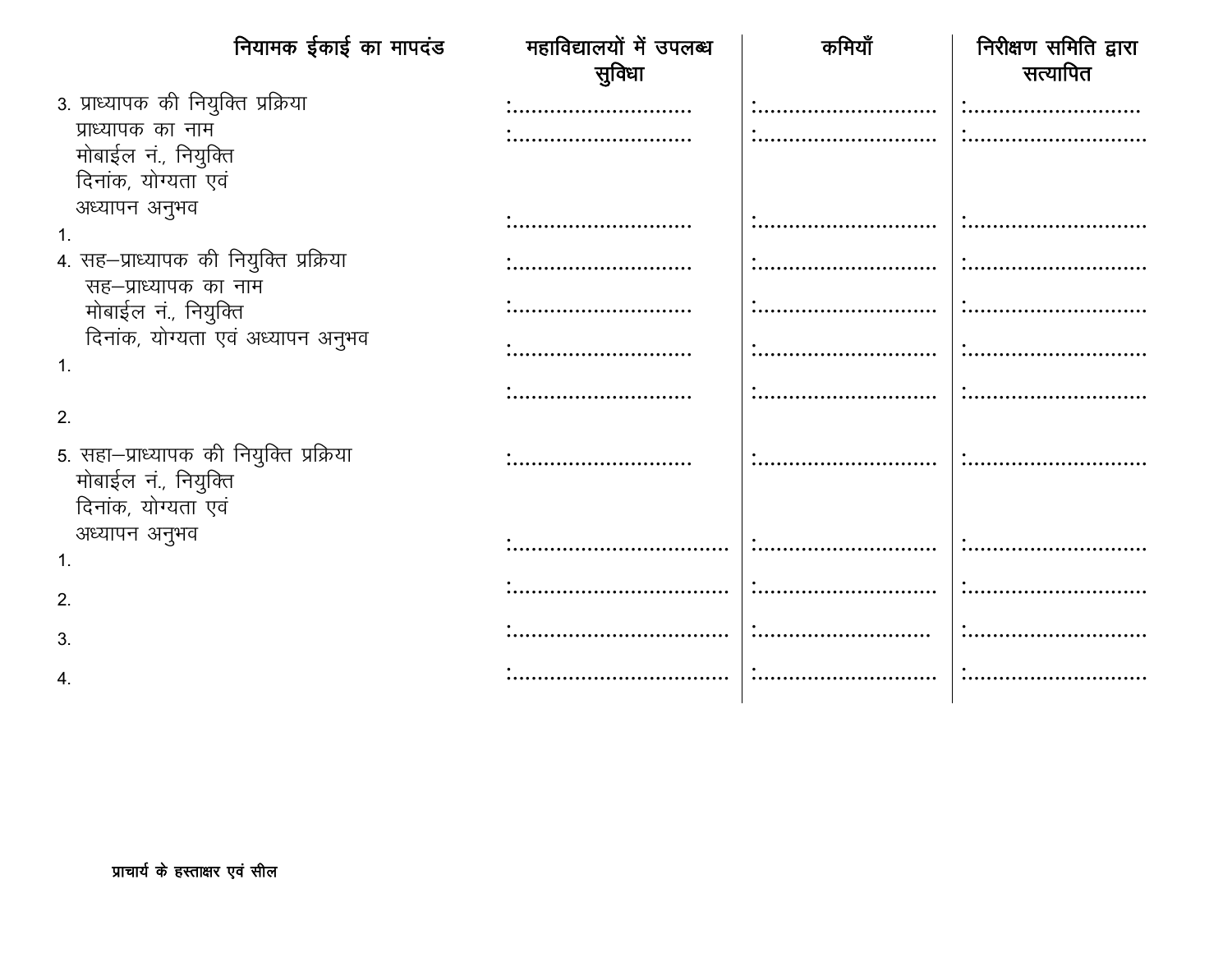|                  | नियामक ईकाई का मापदंड                                                      | महाविद्यालयों में उपलब्ध<br>सुविधा | कमियाँ | निरीक्षण समिति द्वारा<br>सत्यापित |
|------------------|----------------------------------------------------------------------------|------------------------------------|--------|-----------------------------------|
|                  | 6. ट्यूटर की नियुक्ति प्रक्रिया                                            | .<br>                              |        |                                   |
|                  | ट्यूटर का नाम, मोबाईल नं.<br>नियुक्ति दिनांक,<br>योग्यता एवं अध्यापन अनुभव |                                    |        | $\ddotsc$                         |
| $\overline{1}$ . |                                                                            |                                    |        |                                   |
| 2.               |                                                                            |                                    |        |                                   |
| 3.               |                                                                            |                                    |        |                                   |
| 4.               |                                                                            |                                    | .<br>  |                                   |
| 5.               |                                                                            |                                    |        |                                   |
|                  | 7. वेतन की जानकारी / टी.डी.एस. / सैलरी स्लिप<br>(विगत 3 माह)               |                                    |        |                                   |
|                  | 8. शैक्षणिक स्टॉफ का NUID NO. By INC                                       |                                    |        |                                   |
|                  | 9. बस सुविधा                                                               |                                    |        |                                   |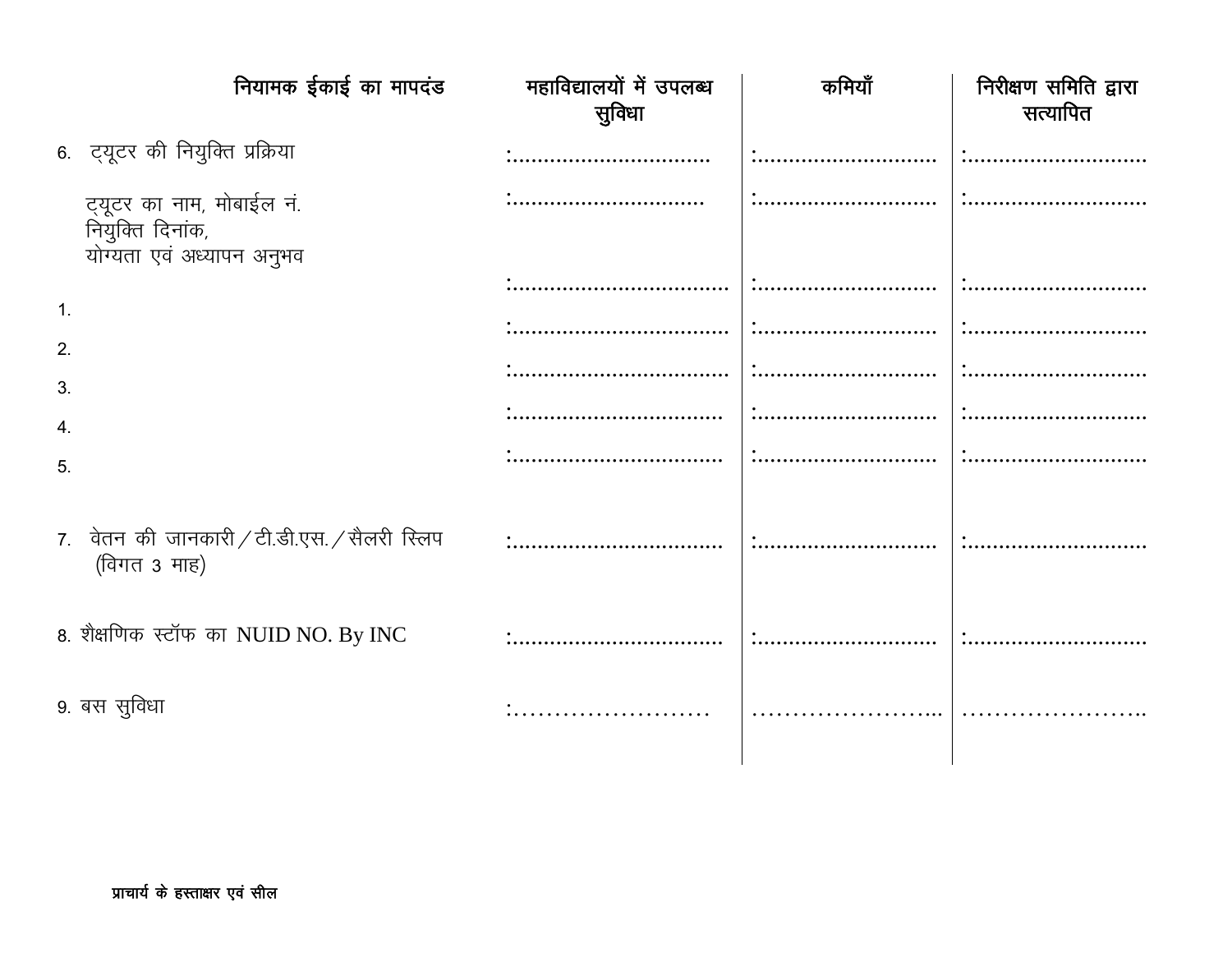## <u>हॉस्पिटल की जानकारी</u>

| नियामक ईकाई का मापदंड                                                                         | महाविद्यालयों में उपलब्ध<br>सुविधा | कमियाँ | निरीक्षण समिति द्वारा<br>सत्यापित |
|-----------------------------------------------------------------------------------------------|------------------------------------|--------|-----------------------------------|
| 1. अनुमति प्राप्त अस्पताल छात्र मरीज प्रतिशत 1:3                                              | 1                                  |        |                                   |
| नाम एवं पता (चालू वर्ष का अनुमति पत्र व शुल्क<br>रसीद शासकीय चिकित्सालय से संबंद्धता होने पर) |                                    |        |                                   |
|                                                                                               |                                    |        |                                   |
|                                                                                               |                                    |        |                                   |
| 2. अनुमति प्राप्त अस्पताल<br>के मालिक का नाम एवं पता                                          |                                    |        |                                   |
|                                                                                               |                                    |        |                                   |
|                                                                                               |                                    |        |                                   |
|                                                                                               |                                    |        |                                   |
| 3. चालू सत्र् का सी.एच.सी. व पी.एच.सी. की अनुमति<br>एवं शुल्क रसीद (जीवन दीप समिति)           |                                    |        |                                   |
| 4. Census on the day of Inspection/                                                           |                                    |        |                                   |
| Previous Day                                                                                  |                                    |        |                                   |
| 5. महाविद्यालय से अस्पतालों                                                                   |                                    |        |                                   |
| की दूरी                                                                                       |                                    |        |                                   |
|                                                                                               |                                    |        |                                   |
|                                                                                               |                                    |        |                                   |
|                                                                                               |                                    |        |                                   |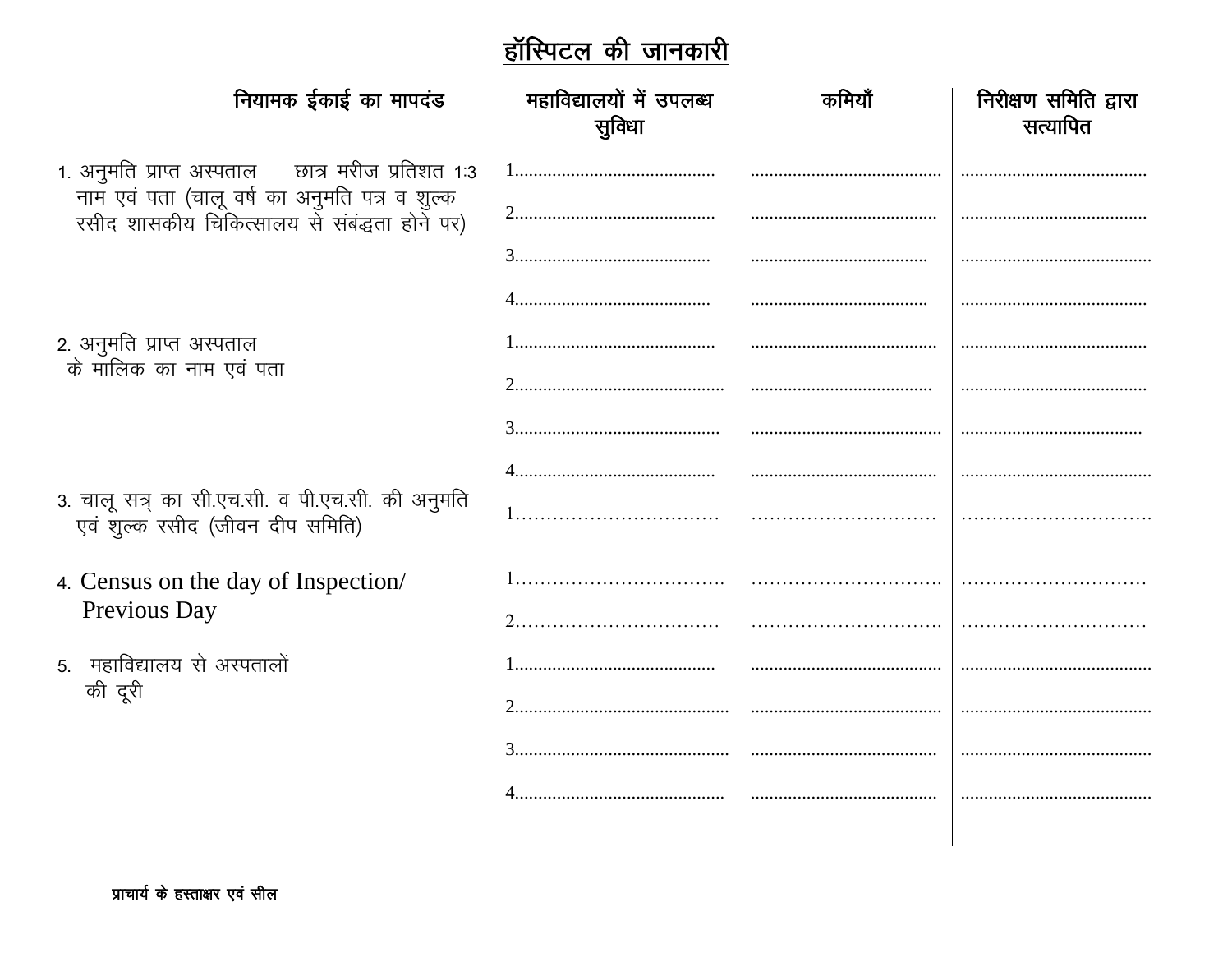|                                                                                                                     | नियामक ईकाई का मापदंड                                                                                                               | महाविद्यालयों में उपलब्ध<br>सुविधा                                                                                                                                                                                                                                                                                                                            | कमियाँ | निरीक्षण समिति द्वारा<br>सत्यापित |
|---------------------------------------------------------------------------------------------------------------------|-------------------------------------------------------------------------------------------------------------------------------------|---------------------------------------------------------------------------------------------------------------------------------------------------------------------------------------------------------------------------------------------------------------------------------------------------------------------------------------------------------------|--------|-----------------------------------|
| 4. अस्पताल का पंजीयन<br>क्रमांक, तिथि तथा पंजीयक<br>संस्था का नाम                                                   |                                                                                                                                     |                                                                                                                                                                                                                                                                                                                                                               |        |                                   |
|                                                                                                                     |                                                                                                                                     |                                                                                                                                                                                                                                                                                                                                                               |        |                                   |
|                                                                                                                     |                                                                                                                                     |                                                                                                                                                                                                                                                                                                                                                               |        |                                   |
|                                                                                                                     |                                                                                                                                     |                                                                                                                                                                                                                                                                                                                                                               |        |                                   |
| 5. अनुमति प्राप्त अस्पताल<br>के बिस्तरों की संख्या<br>एवं उनका वर्गीकरण<br>(अस्पताल के मालिक<br>द्वारा प्रमाण पत्र) | बिस्तरों का वर्गीकरण<br>(40 छात्रों के लिए)<br>मेडिकल – 30<br>सर्जिकल $-$ 30<br>ओ.बी. जी.–30<br>पिडियाट्रिक्स–20<br>आर्थोपेडिक्स–10 | <u>1. यह अस्पताल</u><br>बिस्तरों का पंजीकृत है,<br>जिसमें मेडिसीन के<br>केपीडियाट्रिक्स<br>आर्थोपेडिक के<br>बिस्तर है।<br>2. यह अस्पताल<br>बिस्तरों का पंजीकृत है,<br>जिसमें मेडिसीन के<br>केपीडियाट्रिक्स<br>आर्थोपेडिक के<br>बिस्तर है।<br>3 यह अस्पताल<br>बिस्तरों का पंजीकृत है,<br>जिसमें मेडिसीन के<br>के<br>पीडियाट्रिक्स<br>आर्थोपेडिक केबिस्तर<br>है |        |                                   |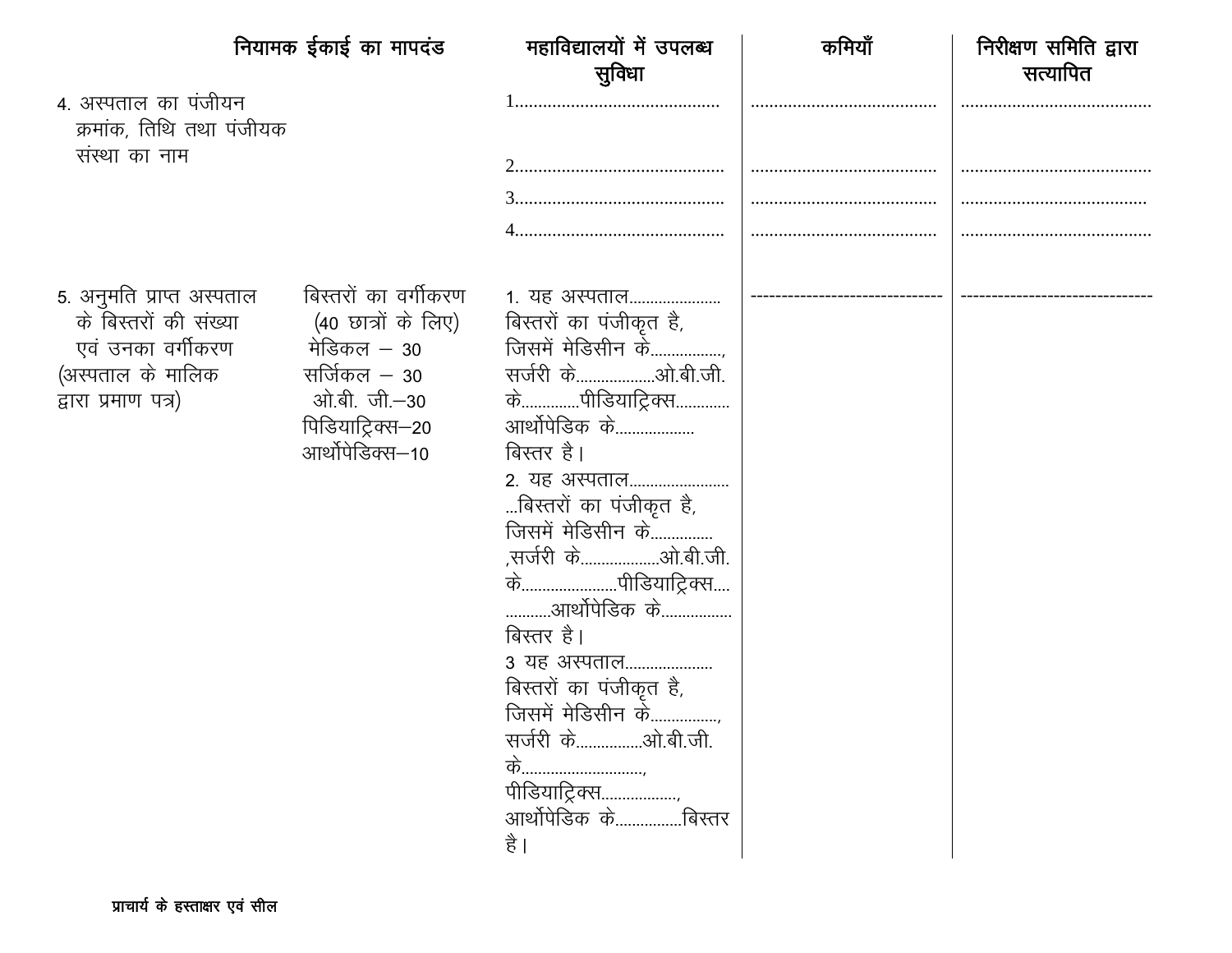|              | 4. यह अस्पताल<br>बिस्तरों का पंजीकृत है,<br>जिसमें मेडिसीन के<br>जी. के<br>पीडियाट्रिक्सआर्थोपेडिक<br>केबिस्तर है। |  |
|--------------|--------------------------------------------------------------------------------------------------------------------|--|
| दे<br>Ì<br>म |                                                                                                                    |  |
|              | $\mathbf 1$                                                                                                        |  |
|              |                                                                                                                    |  |
|              |                                                                                                                    |  |
|              |                                                                                                                    |  |
|              |                                                                                                                    |  |
|              |                                                                                                                    |  |

6. अनुमति प्राप्त अस्पताल के मालिक से शपथ पत्र प्राप्त करें कि उक्त अस्पताल ने किसी अन्य कॉलेज को तो अनुमति नहीं दे रखा है यरि<br>वे अन्य कॉलेज को अनुमति दिया है तो कॉलेज का नाम एवं पता

7. अस्पताल की अनुमति कब<br>से कब तक का है।

8. स्वयं का अस्पताल कोई है या नहीं

9. यदि नहीं है तो कब तक बनाने की योजना है।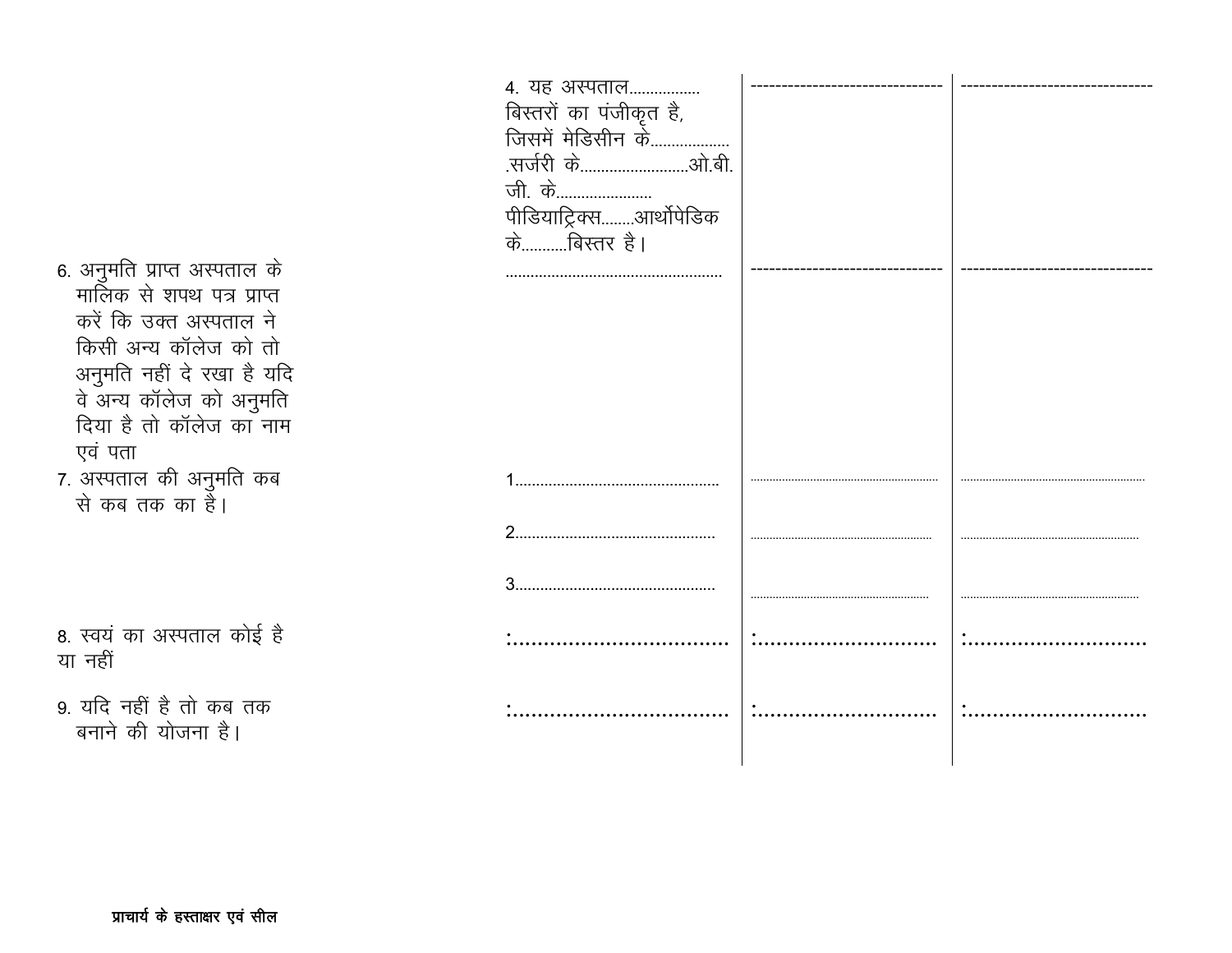#### **FORM-B**

| (To be filled by inspection committee)<br>महाविद्यालय संचालन के लिए विभिन्न उपलब्ध सुविधाओं की पर्याप्तता एवं अपर्याप्तता के संबंध में निरीक्षण समिति की अंतिम<br>निरीक्षण प्रतिवेदन (Final Inspection Report) |  |  |  |  |  |
|----------------------------------------------------------------------------------------------------------------------------------------------------------------------------------------------------------------|--|--|--|--|--|
|                                                                                                                                                                                                                |  |  |  |  |  |
|                                                                                                                                                                                                                |  |  |  |  |  |
| 1. अधोसंरचना (Infrastructure)                                                                                                                                                                                  |  |  |  |  |  |
|                                                                                                                                                                                                                |  |  |  |  |  |
|                                                                                                                                                                                                                |  |  |  |  |  |
|                                                                                                                                                                                                                |  |  |  |  |  |
|                                                                                                                                                                                                                |  |  |  |  |  |
|                                                                                                                                                                                                                |  |  |  |  |  |
|                                                                                                                                                                                                                |  |  |  |  |  |
| 3. स्टाफ (Staff)                                                                                                                                                                                               |  |  |  |  |  |
|                                                                                                                                                                                                                |  |  |  |  |  |
|                                                                                                                                                                                                                |  |  |  |  |  |
|                                                                                                                                                                                                                |  |  |  |  |  |
|                                                                                                                                                                                                                |  |  |  |  |  |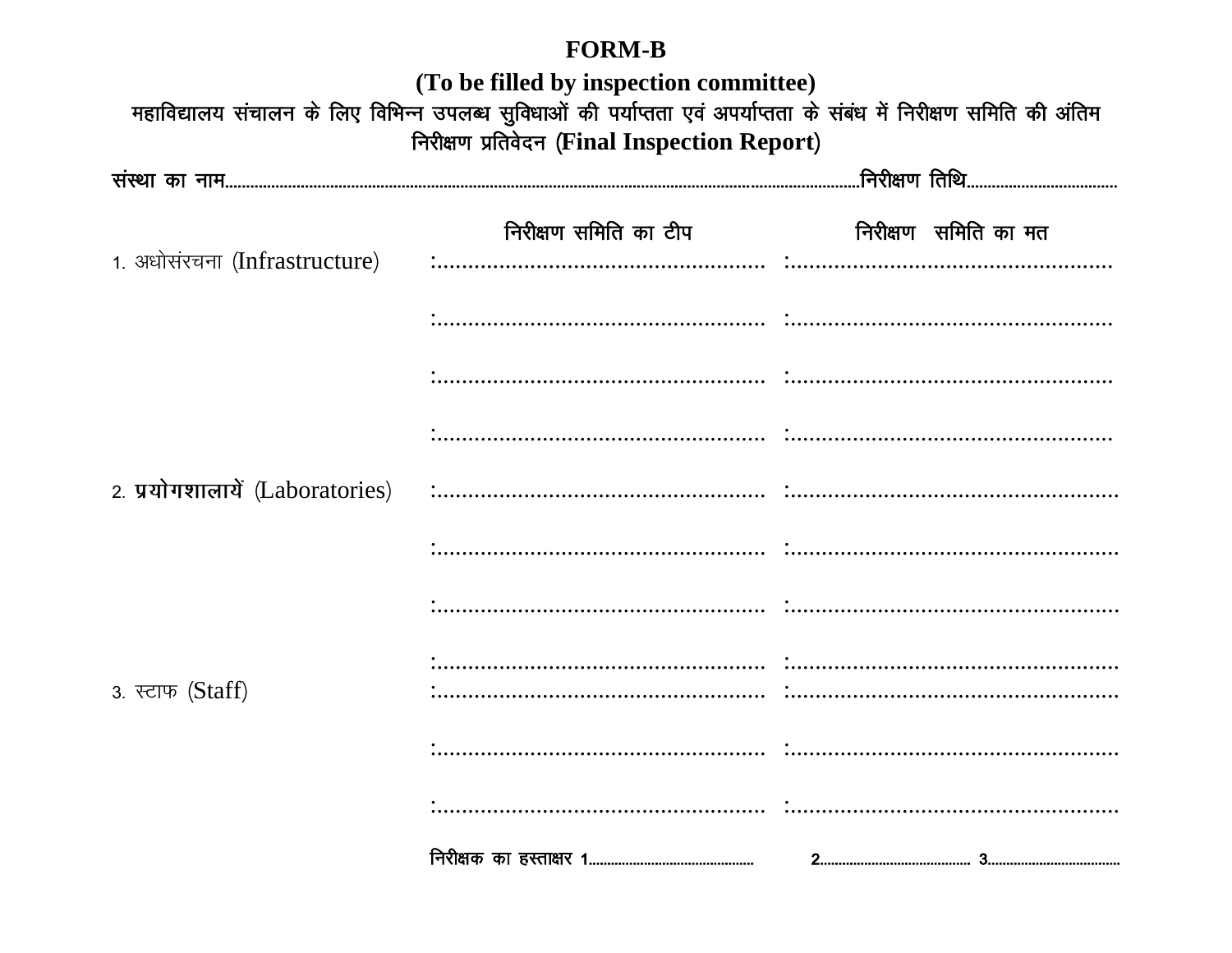| 4. हॉस्पिटल सुविधाऐं<br>(Hospital Facilities)     |  |
|---------------------------------------------------|--|
|                                                   |  |
|                                                   |  |
|                                                   |  |
| 5. छात्रावास सुविधायें<br>(Hostel Facilities)     |  |
|                                                   |  |
|                                                   |  |
|                                                   |  |
| 6. खेलकूद मैदान                                   |  |
| 7. अन्य (Other Remarks) –<br>विशेषज्ञों की टीप :- |  |
|                                                   |  |
|                                                   |  |
|                                                   |  |
|                                                   |  |